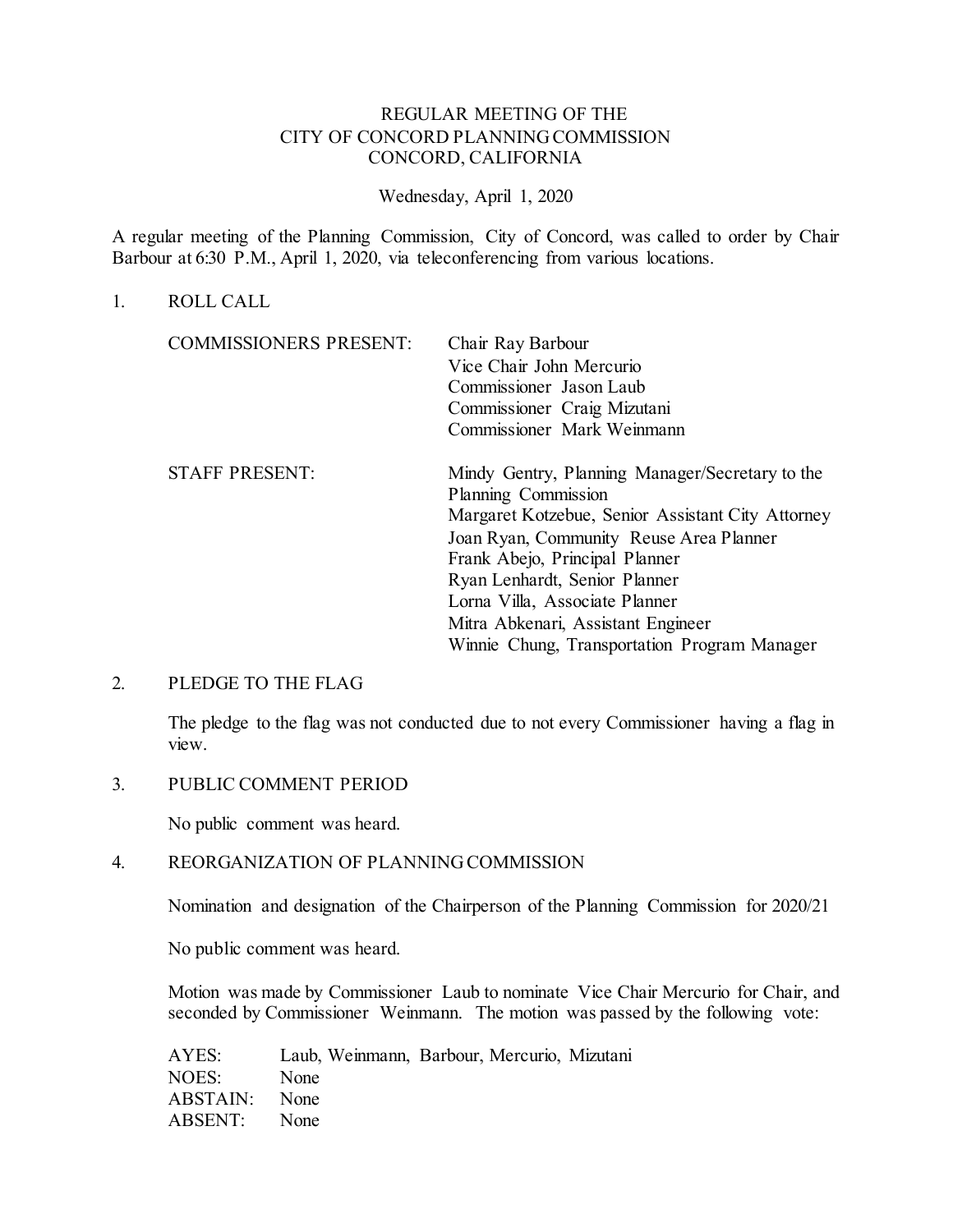Nomination and designation of the Vice Chairperson of the Planning Commission for 2020/21

No public comment was heard.

Motion was made by Commissioner Laub to nominate Commissioner Weinmann for Vice Chair, and seconded by Commissioner Barbour. The motion was passed by the following vote:

AYES: Laub, Barbour, Mercurio, Mizutani, Weinmann NOES: None ABSTAIN: None ABSENT: None

### 5. COMMISSION APPOINTMENTS

Nomination and designation of Design Review Board Liaison and Alternate for 2020/21

No public comment was heard.

Motion was made by Commissioner Laub to nominate Commissioner Barbour for Design Review Board Liaison, and seconded by Vice Chair Weinmann. The motion was passed by the following vote:

| AYES:         |      | Laub, Weinmann, Barbour, Mercurio, Mizutani |  |  |
|---------------|------|---------------------------------------------|--|--|
| NOES:         | None |                                             |  |  |
| ABSTAIN: None |      |                                             |  |  |
| ABSENT: None  |      |                                             |  |  |

No public comment was heard.

Motion was made by Commissioner Barbour to nominate Commissioner Laub as Alternate, and seconded by Vice Chair Weinmann. The motion was passed by the following vote:

| AYES:         |      | Barbour, Weinmann, Barbour, Mercurio, Mizutani |  |  |
|---------------|------|------------------------------------------------|--|--|
| NOES:         | None |                                                |  |  |
| ABSTAIN: None |      |                                                |  |  |
| ABSENT: None  |      |                                                |  |  |

Nomination and designation of TRANSPAC Liaison and Alternate for 2020/21

No public comment was heard.

Motion was made by Commissioner Laub to nominate Chair Mercurio for TRANSPAC Liaison and Commissioner Mizutani as Alternate, and seconded by Vice Chair Weinmann. The motion was passed by the following vote: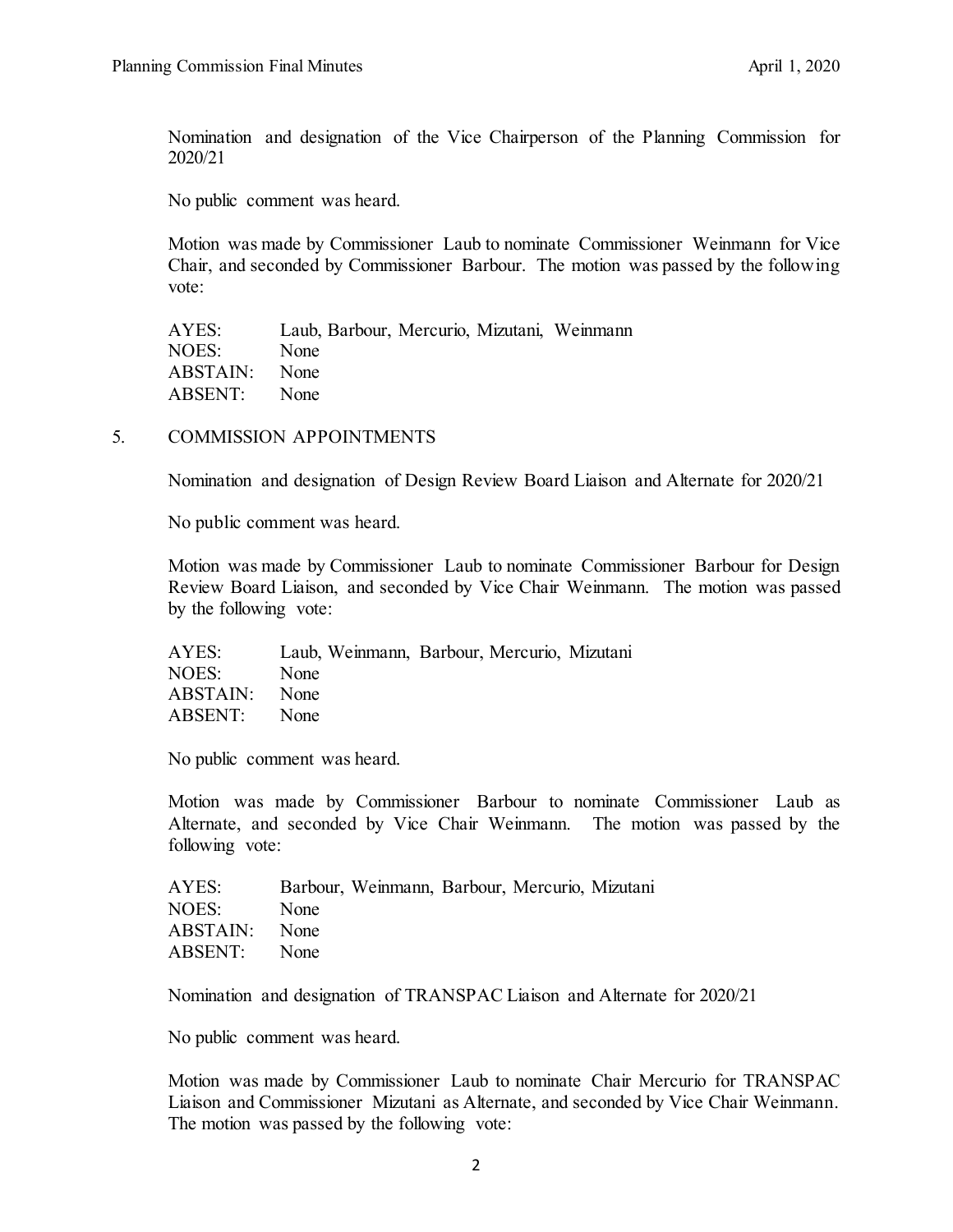| Laub, Weinmann, Barbour, Mercurio, Mizutani |
|---------------------------------------------|
|                                             |
|                                             |
|                                             |
|                                             |

6. CONSENT CALENDAR

## **2/19/20 Meeting Minutes**

**Myrtle Creek Estates Minor Exception (PL19264 – AA) –** Application for a Minor Exception to the minimum lot area and lot width for two lots of an approved seven-lot subdivision on a 3.6-acre parcel at 5019 Myrtle Drive. The General Plan designation is Rural Residential; Zoning classification is RR20 (Rural Residential, Minimum 20,000 square foot lot size); APN 117-050-008. CEQA: Categorically exempt pursuant to CEQA Guidelines Section 15332 (Infill Development Projects). **Project Planner: Lorna Villa @ (925) 671-3176 o[r lorna.villa@cityofconcord.org](mailto:lorna.villa@cityofconcord.org)**

No public comment was heard.

Motion was made by Commissioner Barbour and seconded by Vice Chair Weinmann to approve the meeting minutes of February 19, 2020 and the Myrtle Creek Estates Minor Exception. The motion was passed by the following vote:

AYES: Barbour, Weinmann, Laub, Mercurio, Mizutani NOES: None ABSTAIN: None ABSENT: None

## 5. PUBLIC HEARINGS

**Multi-Family Units at 1985 North Third Street (PL19218 – UP, DR) –** Application for a Use Permit and Design and Site Review to construct four (4) multi-family residential units (three-story) on a 0.17-acre parcel at 1985 North Third Street. The General Plan designation is Commercial Mixed Use; Zoning classification is CMX (Commercial Mixed Use); APN 111-230-021. CEQA: Pursuant to the provisions of the California Environmental Quality Act (CEQA) of 1970, as amended, and pursuant to Section 15303 (New Construction or Conversion of Small Structures), the proposed project qualifies for a categorical exemption. **Project Planner: Joan Ryan @ (925) 671-3370 or [joan.ryan@cityofconcord.org](mailto:joan.ryan@cityofconcord.org)**

Joan Ryan, Community Reuse Area Planner, gave a presentation and answered questions from the Planning Commission pertaining to:

- a clarification on whether the garage can be used for storage
- whether it is a rental property or ownership property
- building height
- parking and turnaround width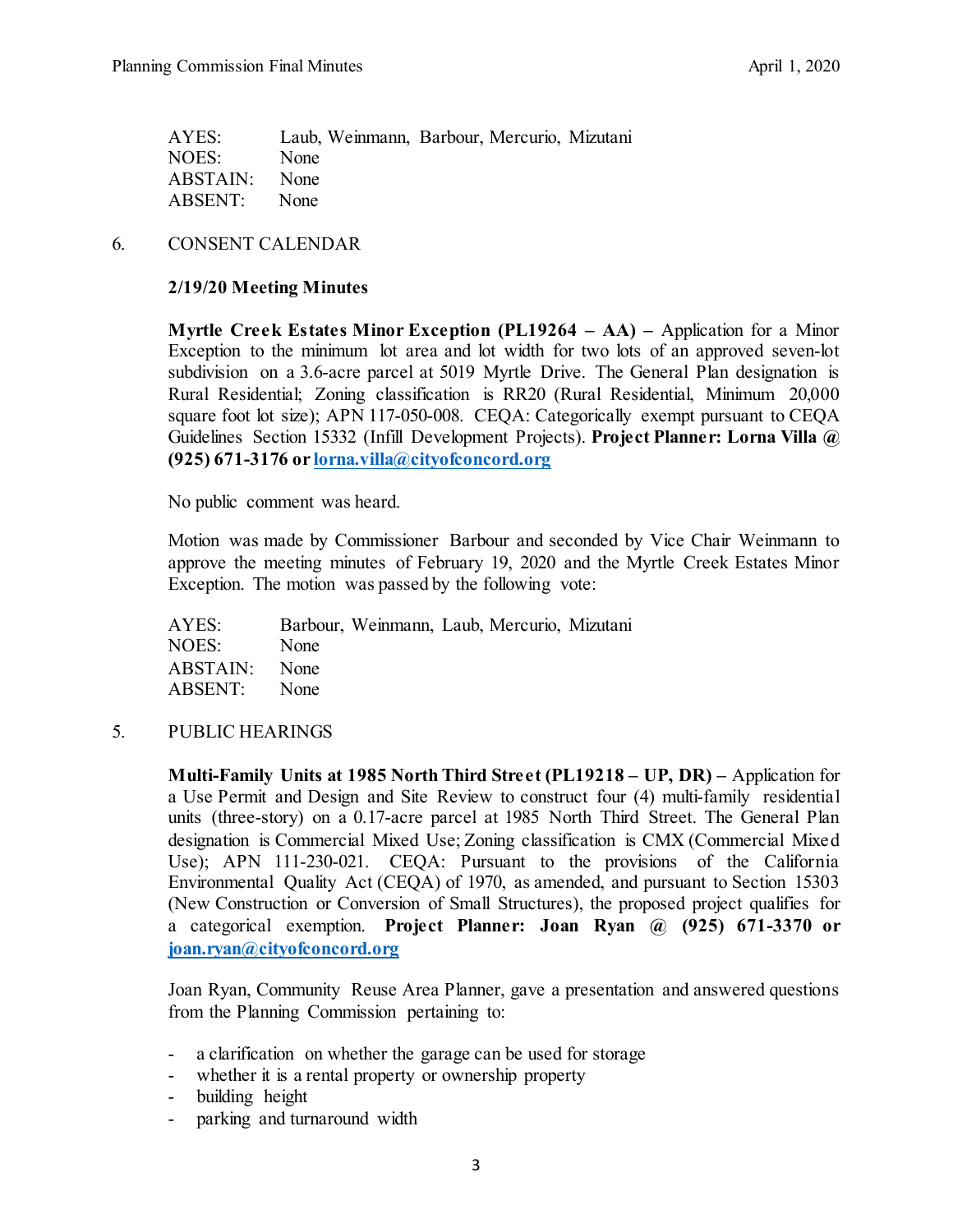Wassim Naguib, of Win Structural Engineering, indicated he did not have any other comments other than the presentation given by Joan Ryan.

No public comment was heard.

The Commissioners gave their comments on the project.

Motion was made by Commissioner Mizutani and seconded by Commissioner Barbour to adopt Resolution 20-09 PC approving a Use Permit and Design and Site Review for four multifamily units at 1985 North Third Street (PL19218-UP, DR), subject to the Conditions of Approval set forth in Attachment A to Resolution 20-09 PC. The motion was passed by the following vote:

| AYES:         |             | Mizutani, Barbour, Laub, Mercurio, Weinmann |  |  |
|---------------|-------------|---------------------------------------------|--|--|
| NOES:         | None        |                                             |  |  |
| ABSTAIN: None |             |                                             |  |  |
| ABSENT:       | <b>None</b> |                                             |  |  |
|               |             |                                             |  |  |

**Tabernacle Preschool (PL19241 – UP, DR, RT) –** Application for a Use Permit, Design and Site Review, and Heritage Tree Removal to construct a 7,266 square foot preschool building and to repurpose an existing 1,830 square foot residence into an ancillary office with storage on a 1.17-acre site at 4393 Concord Boulevard and 1811 Denkinger Road. The General Plan designation is Low Density Residential; Zoning classification is RS-8 (Residential Single-Family, minimum lot size 8,000 sq. ft.); APNs 115-120-017, - 018. CEQA: Pursuant to the provisions of the California Environmental Quality Act (CEQA) of 1970, as amended, and pursuant to Section 15332 "In-Fill Development Projects," the project is classified as a Class 32 Categorical Exemption, as the project is 1) consistent with the City's General Plan and zoning; 2) occurs within city limits on a project site no more than five acres substantially surrounded by urban uses; 3) the project has no value as habitat for endangered, rare or threatened species; 4) there will be no significant effects relating to traffic, noise, air quality or water quality; and 5) the site can be adequately served by all required utilities and public services. **Project Planner: Ryan Lenhardt @ (925) 671-3162 o[r ryan.lenhardt@cityofconcord.org](mailto:ryan.lenhardt@cityofconcord.org)**

Ryan Lenhardt, Senior Planner, gave a presentation and answered questions from the Commission pertaining to:

- whether a system is in place to ensure the conditions of approval are being met
- the number of heritage trees being removed and how the replacement ratio was calculated
- where the pylons would be placed on Concord Boulevard

Dave Pereira, of Tabernacle School, answered questions from the Commission regarding:

- the number of additional employees
- clarification of the 2:00 drop-off time
- how additional enrollment would occur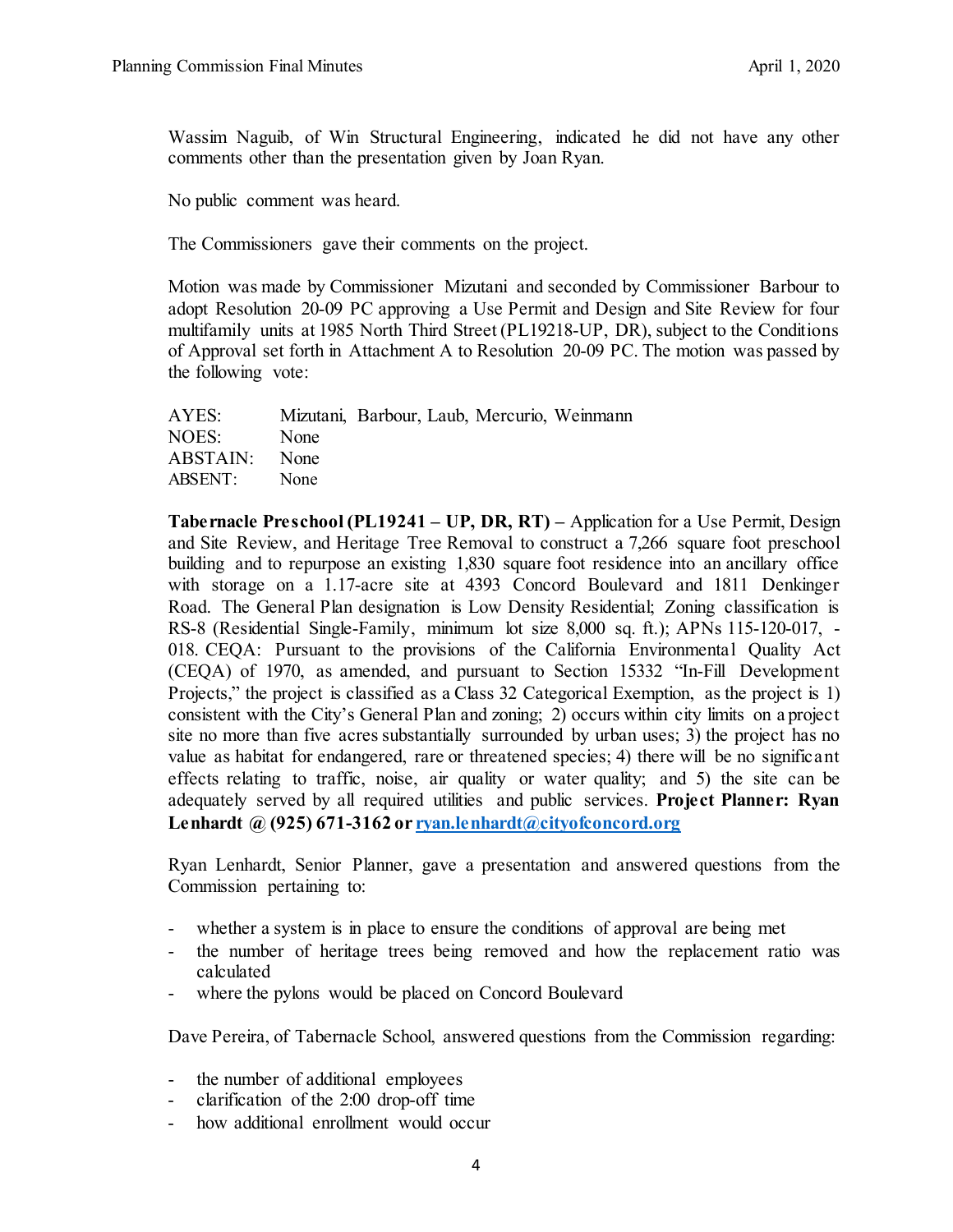daytime events at the preschool

Public Comment

John Lindsay, and Barrett Etherington sent an email expressing concern this project will impact the 60 homes which surround the site and once it is developed it can never go back to a residential property.

Kristin Butcher sent an email expressing her concerns with the increase in traffic, lack of parking, and the existing neighborhood impacts created by the Stonebrook Healthcare Center.

Peter Hackett submitted an email voicing his concerns with the already present traffic, parking issues, and transients in the neighborhood.

Staff indicated there were 18 public comment emails submitted on this project prior to the hearing. The Commissioners provided their comments on the project and also took a recess to review the 18 emails received for the project.

The following individuals sent in public comment via email voicing their opposition and concern with this project: Bill Morris, Alan Wright, Donna LaBarr, John Ohlmann, Samantha Corum, Kristin Butcher, Michael and Tricia Ball, Jim and Sandy Giacoma, Yafei Cheng, Ed Robinson, Cheryl Brown, Dave De Lano, Bev Haggerty, Michelle Tracy, Janice Martin, Antonio and Maritza Robles, and Bev Maccario.

Vice Chair Weinmann mentioned many of the emails contained comments about the Brown Act being violated but he explained the reasoning why this meeting is still moving forward and how it is in compliance with the Brown Act.

Motion was made by Commissioner Laub and seconded by Commissioner Mizutani to adopt Resolution No. 20-07PC, approving the Tabernacle Preschool Use Permit, Design and Site Review, and Heritage Tree Removal permit (PL19241 - UP, DR, RT), subject to the Conditions of Approval set forth in Attachment A to Resolution XX-XXPC with a modification to condition #9 adding language indicating the applicant shall monitor pedestrian activity in conjunction with City staff. The motion was passed by the following vote:

| AYES:         | Laub, Mizutani, Barbour, Mercurio, Weinmann |  |  |
|---------------|---------------------------------------------|--|--|
| NOES:         | None                                        |  |  |
| ABSTAIN: None |                                             |  |  |
| ABSENT: None  |                                             |  |  |

**Concord Industrial Center (PL19144 – GP, RZ, PM, UP, DR, RT) –** Application to amend the General Plan designation from Regional Commercial to Business Park, Rezoning Parcels A-C from Regional Commercial to Office Business Park and Parcel D from Regional Commercial to Industrial Business Park, a four-lot Tentative Parcel Map, a Use Permit to increase parking by more than 10 percent of the parking requirement, Design and Site Review, and Heritage Tree Removal for three light industrial buildings (Parcels A-C)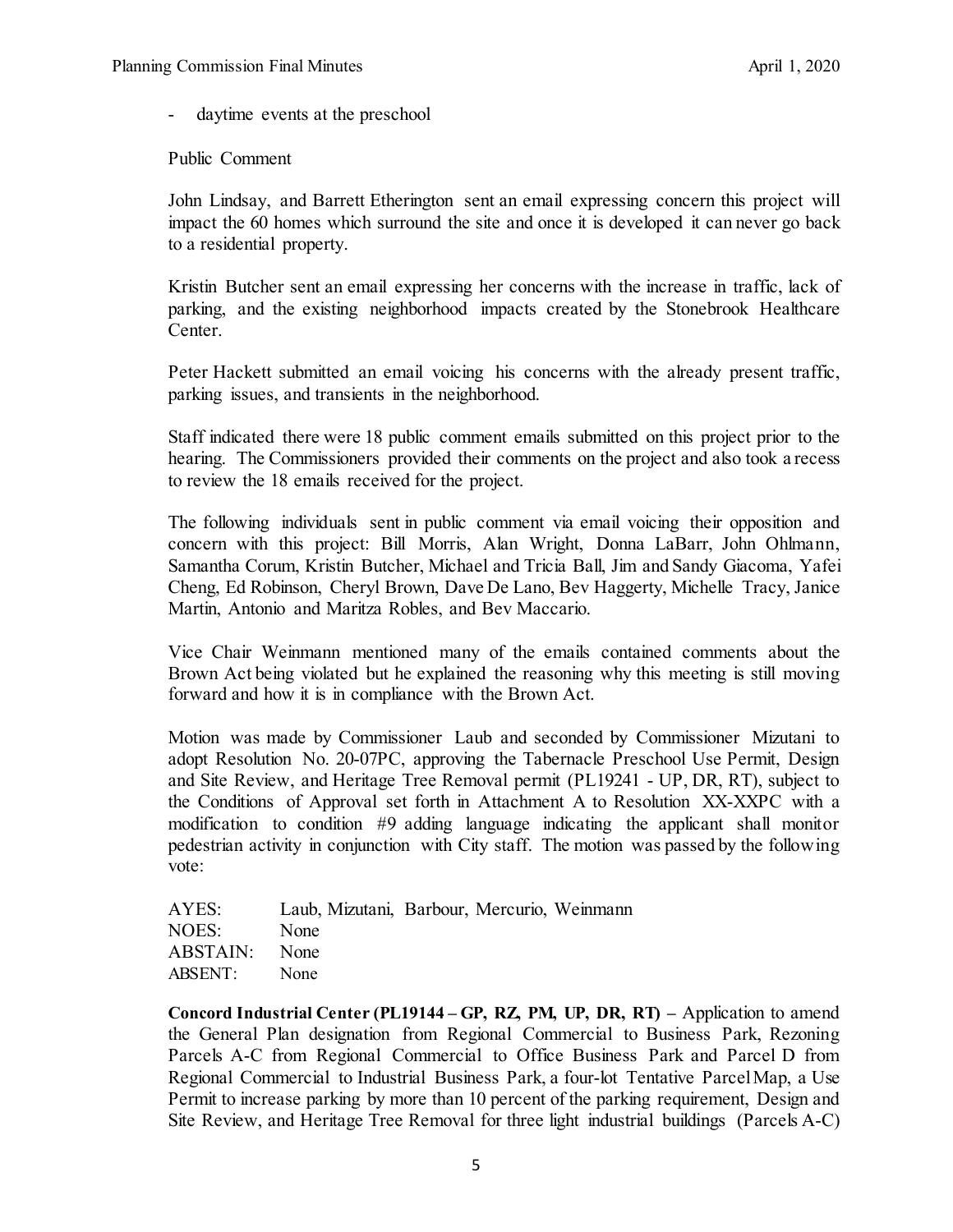and a remainder parcel (Parcel D) on a 13.5-acre site at 999999 Arnold Industrial Way. The General Plan designation is Regional Commercial; Zoning classification is RC (Regional Commercial); APN's 159-090-047, -048, -049. CEQA: An Addendum to the certified Environmental Impact Report (EIR) (State Clearinghouse [SCH] #2005092130) for the Lowe's Shopping Center Project was prepared. According to Section 15164 of the CEQA Guidelines, an addendum to a previously certified EIR or Negative Declaration is the appropriate environmental document in instances when: none of the conditions described in Section 15162 call for a subsequent review, "only minor technical changes or additions are necessary," and when the new information does not involve new significant environmental effects beyond those identified in the previous EIR. The proposed project modifications would have no new significant environmental effects beyond those identified in the certified Final EIR. Therefore, the Addendum is the appropriate environmental document under CEQA. **Project Planner: Ryan Lenhardt @ (925) 671-3162 or [ryan.lenhardt@cityofconcord.org](mailto:ryan.lenhardt@cityofconcord.org)**

Allan Calder, contract planner from Rincon Consultants Inc., gave a presentation and answered questions from the Commission pertaining to:

- the difference between the zoning of Regional Commercial and business park designations

Aileen Mahoney, from Rincon Consultants, Inc., explained the California Environmental Quality Act background for the project.

Ryan Lenhardt answered questions from the Planning Commission regarding:

- the proposal of a chain link gate
- the difference in uses between Regional Commercial and Office/Industrial Business Park

Todd Berryhill and Ned Pike, of the Edward Pike Company, gave a presentation and answered questions from the Commission regarding:

- how they will handle the transients and homeless who frequent the area when development begins

Carrick Boshart, Director of Architecture at Ware Malcomb, answered a question from the Commission regarding pedestrian circulation.

Public Comment

An email from Shawn Dillon was submitted and he expressed his support of the project.

Todd Berryhill submitted correspondence agreeing with the decision to move forward with the meeting and asking the Commission to consider two modifications to the conditions of approval.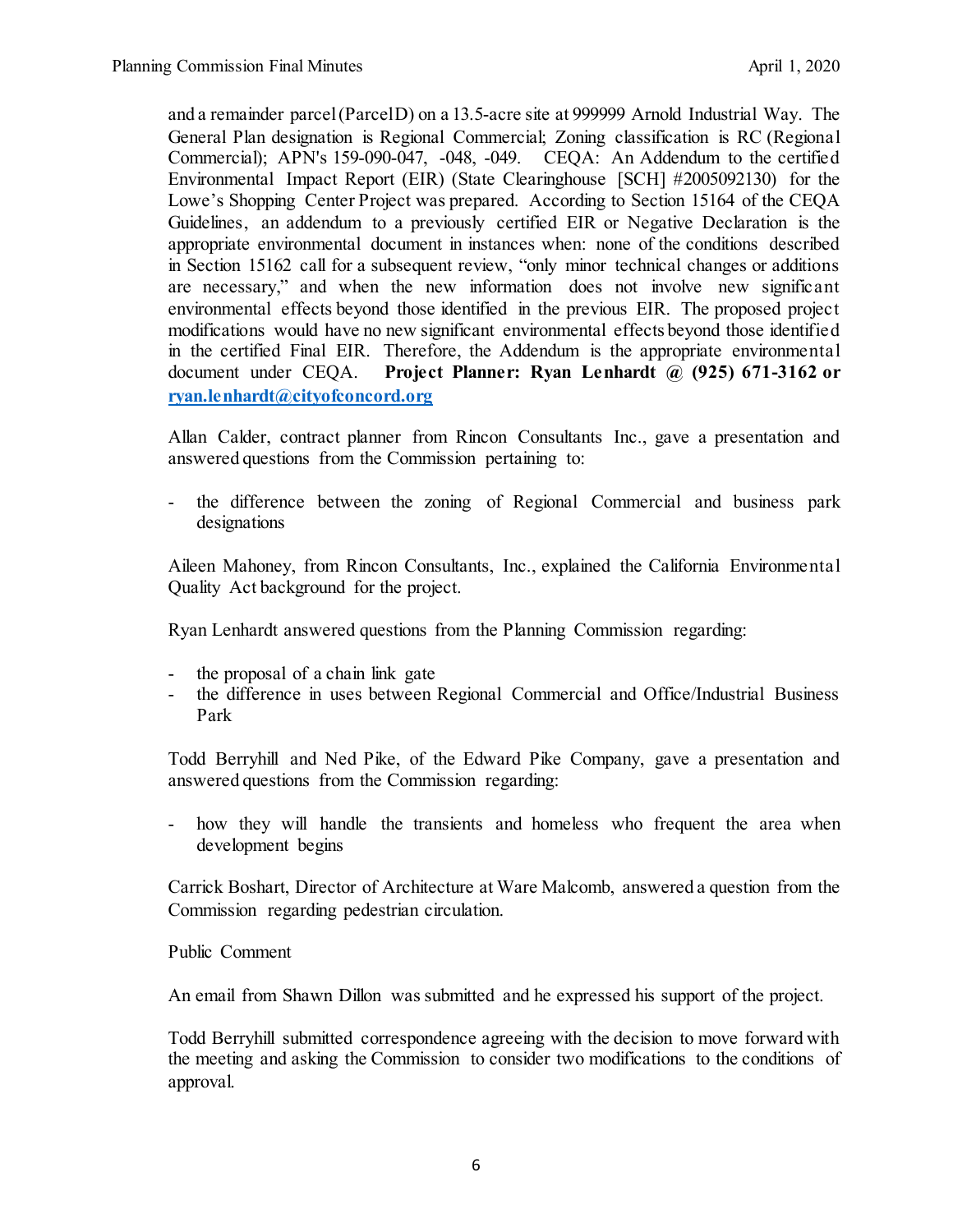Allan Calder read the two modifications for consideration from Todd Berryhill's correspondence and gave further direction to the Commission.

The Commissioners provided their comments on the project and all indicated their support for the project.

Motion was made by Vice Chair Weinmann and seconded by Commissioner Laub to adopt Resolution No. 20-08PC recommending that the City Council adopt the Concord Industrial Center Addendum to the certified Environmental Impact Report (EIR) (State Clearinghouse [SCH] #2005092130) for the Lowe's Shopping Center Project (Original Project). The motion was passed by the following vote:

| AYES:         | Weinmann, Laub, Barbour, Mercurio, Mizutani |  |  |
|---------------|---------------------------------------------|--|--|
| NOES:         | None                                        |  |  |
| ABSTAIN: None |                                             |  |  |
| ABSENT:       | None                                        |  |  |

Motion was made by Commissioner Laub and seconded by Vice Chair Weinmann to adopt Resolution No. 20-11PC recommending that the City Council approve a General Plan Amendment (PL19144 – GP) from RC (Regional Commercial) to BP (Business Park) for the Concord Industrial Center; adopt an ordinance Rezoning (PL19144 - RZ) 999999 Arnold Industrial Way, Parcels A-C from RC (Regional Commercial) to OBP (Office Business Park) and Parcel D from RC (Regional Commercial) to IBP (Industrial Business Park); and recommending City Council approval of the Concord Industrial Center Tentative Parcel Map, Use Permit, Design and Site Review, and Tree Removal Permit located at 999999 on Arnold Industrial Way, APNs 159-090-047, -048 and -049 (PL19144 - PM, UP, DR, RT) and including an additional condition of approval requiring pedestrian access and striping from building three to Arnold Industrial Parkway, removing condition #30, and modifying condition #63 (removing the wheel stop requirement). The motion was passed by the following vote:

| AYES:         |             | Laub, Weinmann, Barbour, Mercurio, Mizutani |  |  |
|---------------|-------------|---------------------------------------------|--|--|
| NOES:         | None        |                                             |  |  |
| ABSTAIN: None |             |                                             |  |  |
| ABSENT:       | <b>None</b> |                                             |  |  |

# 8. COMMISSION CONSIDERATIONS

There were none.

## 9. STAFF REPORTS / ANNOUNCEMENTS

There were none.

## 10. COMMISSION REPORTS / ANNOUNCEMENTS

Chair Mercurio reported that he was unable to attend the most recent TRANSPAC meeting due to a family emergency.